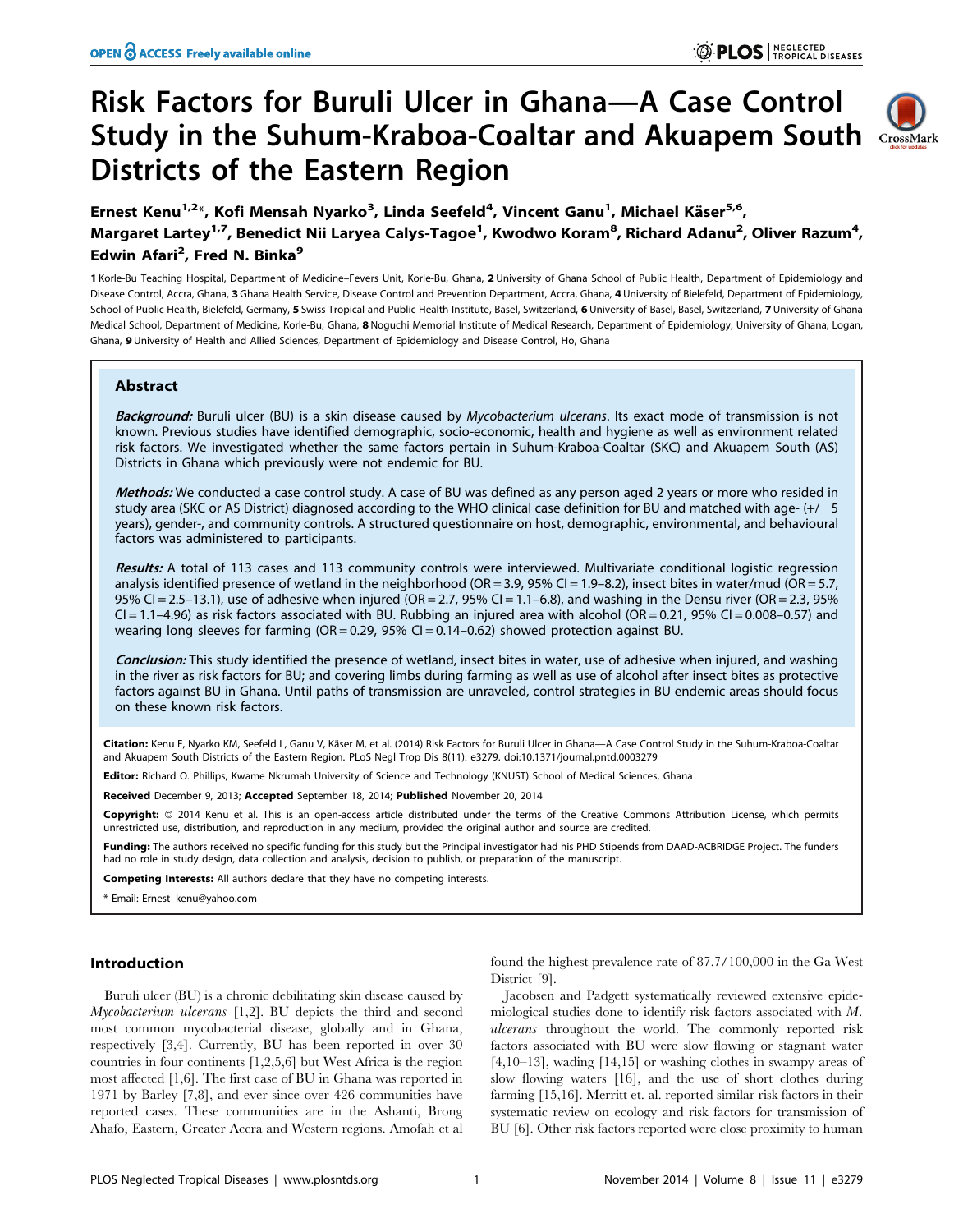## Author Summary

Mycobacterium ulcerans is the causative agent of Buruli ulcer (BU) which affects the skin, can lead to extensive ulceration, and often results in disabilities. The exact mode of transmission of the disease is still unknown. Previous studies have identified demographic, socio-economic, health and hygiene, as well as environment, related risk factors for BU. This case-control study was done to ascertain the risk factors in a study area in Ghana which was previously non-endemic for BU. The study involved 226 participants, of which 50% were BU confirmed cases and 50% age-, gender-, and community matched controls (persons who had no signs or symptoms of active or inactive BU). This study found presence of wetland, insect bites in water, use of adhesive when injured, and washing in the Densu river as risk factors associated with BU. These factors were similar to previous studies and hence should be used in the implementation of national BU control strategies.

disturbed aquatic habitats [6], the use of unprotected water from swamps [17] and rivers [4,7], and agricultural land use [18]. Reduced risk for BU, however was associated with the use of protected water sources in some settings [14,17] as well as hygienic practices such as use of soap for bathing, use of alcohol to clean wounds, or injured sites and proper wound care [4,14,15]. Researchers in Amansie West District of Ghana demonstrated spatial relationship between BU prevalence and the immunosuppressant arsenic [13].

With regard to the role of insect bites in the transmission of M. ulcerans, water bug (aquatic Hemipterans) species have been particularly addressed [19,20,21,22,23]. Series of studies demonstrated mosquitoes and water bugs to carry M. ulcerans in endemic areas [24,25]. Australian studies showed association of mosquito related risk factors with BU [26,27], and experimental infection of mice bitten by infected water bugs in laboratory provided evidence to support their involvement [21,28]. The argument for mosquitoes as vectors gained more ground when the use of bed nets was found to reduce the risk of BU [4,15,29]. Children aged less than fifteen years are overrepresented compared to adults albeit any age can be affected [6,7,30,31]. Even though such risk factors have been identified, the exact mechanism by which humans contract BU in or near aquatic habitats is still not known. It has been hypothesized that  $M$ . ulcerans is transmitted through skin abrasions or skin injuries after contact with water, vegetation, or soil which still remains a hypothesis [18]. Without knowing the exact mode of transmission, the only recommendations to effectively prevent and control BU should be based on the currently known risk factors. SKC and AS Districts of the Eastern Region in Ghana have been recently identified as BU endemic but data on the prevailing risk factors was not yet available. Here, we conducted a case control study to identify the risk factors for BU in these previously non-endemic districts.

## Methods

## Study design and case definition

A case-control study was designed in two health districts, SKC and AS of the Eastern Region. The cases were identified through active community case search by trained Community Based Volunteers (CBVs) (Figure 1).

Cases. A probable case was defined as any person aged 2 years or more who resided in either the SKC or AS District presenting with active BU and clinically diagnosed between May 2010 to December 2011 by trained and specialized health professionals. A confirmed case was defined as a probable case with evidence of M. ulcerans infection by either positive polymerase chain reaction (PCR) or a positive Ziehl-Neelsen stain for acid-fast bacilli in smears of lesions. The laboratory confirmations were done at the Noguchi Memorial Institute for Medical Research (NMIMR), Accra, Ghana.

Controls. An eligible community control was defined as any person aged 2 years or more who resided in the community/ neighbourhood where the case came from but did not have BU. Randomly selected controls were matched to cases for age  $(+/-5)$ years), gender, and community affiliation.

## Ethics statement

Information was provided to all members of the various communities and subsequently individually to the participants. Enrollment into the study was voluntary. All adult subjects provided written informed consent and a parent or guardian of any child participant provided written informed consent on their behalf. Ethical clearance was obtained from the NMIMR Institutional Review Board and the Ghana Health Service Ethical Committee. The approval was renewed yearly during the period of the study.

## Sample size

We used the power calculation tool (Epi Info software version 3.5.1) to determine the sample size. We set alpha to 0.05 and power equal to 80%. The districts reported 40% use of unprotected water. The minimum of the odds ratio (OR) for the association between cases and controls was set at 2.25. We obtained a sample size of 214 participants, made up of 107 cases and 107 controls.

## Data collection

BU active community case search was conducted by trained CBVs from May 2010 to December 2011. The research team was introduced to the head of the community, opinion leaders and solicited their cooperation on the research being carried out. Sensibilization was given to the community members through town cries ''gongon beater'' and by information using posters and pictures of BU prior to physical examination. Research assistants administered standardized questionnaires that covered issues on demography (age, gender, place of residence, marital status, occupation, and educational status), and behavioral activities (swimming, wading, fishing, wearing of protective clothing and personal hygiene). In addition, environmental issues (nearby presence of wetland/swamp, vegetations, cocoa or coffee plantations, sources of drinking water, type of houses, sharing of living space with animals/pets and other peculiar characteristics of the locations were also assessed. All questions were closed-ended and the questionnaires were verbally administered in English or the local language, Twi. Bacille Calmette-Guérin (BCG) vaccination was assessed by observing for the presence of the scar on the left shoulder around the deltoid region as vaccination cards were difficult to assess and in some cases missing. Wound swabs from ulcers and fine needle aspirates from nodules were used for laboratory confirmation.

#### Data analysis

BU was the dependent variable and demographic, host related, environmental and behavioural factors as the independent variables. Significance level was set at a p-value less than 0.05.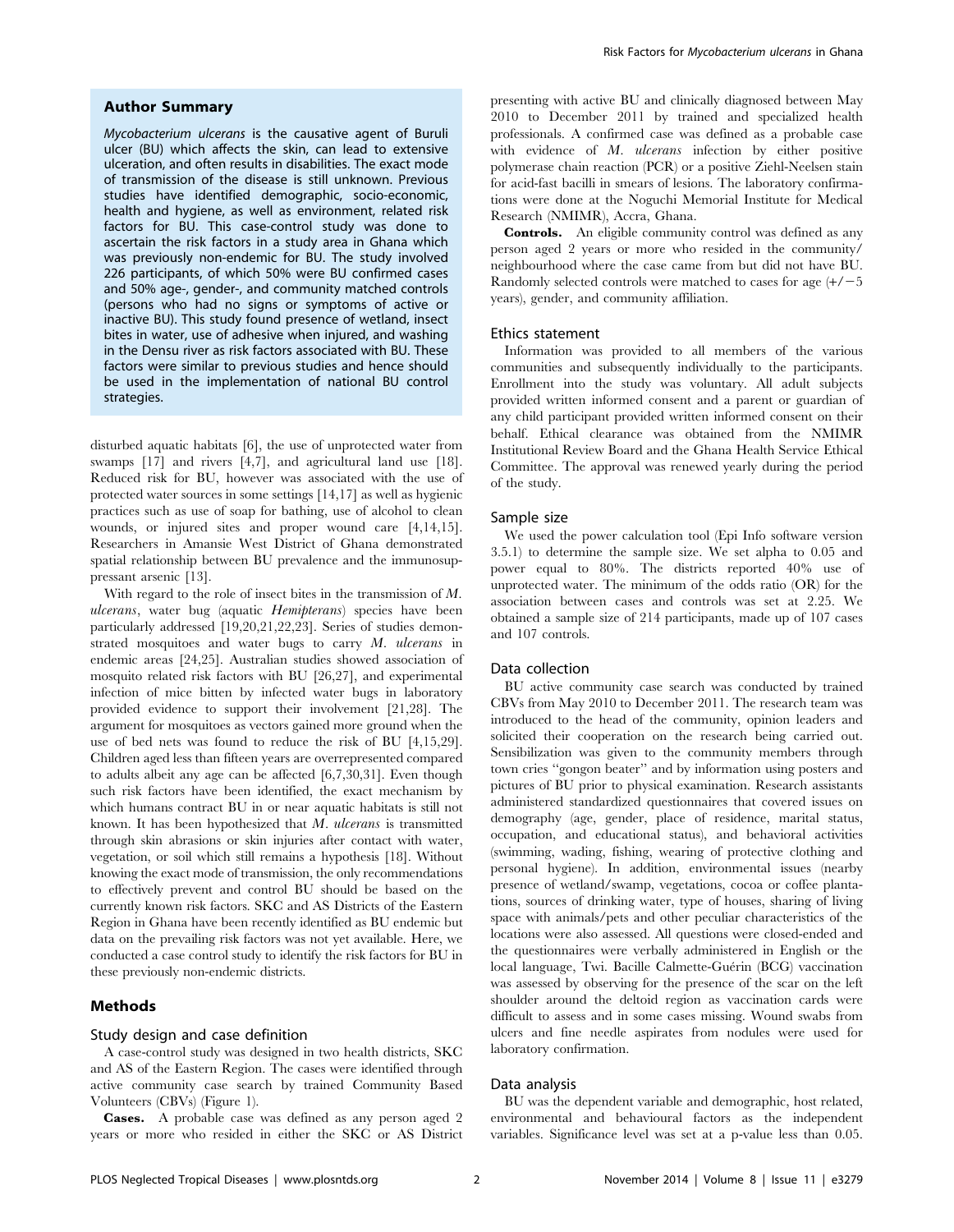

Figure 1. Map of the study area showing the Basin of the Densu River. doi:10.1371/journal.pntd.0003279.g001

Univariate analysis was done using conditional logistic regression to calculate odds-ratios (OR) and 95% confidence intervals (95% CI) to explore the association between the exposure variables and BU. All variables obtained from the univariate analysis with p-values  $\leq 0.1$  were retained for the multivariate model. The variables in the final model were retained after a step-bystep backward elimination using multiple conditional logistic regression.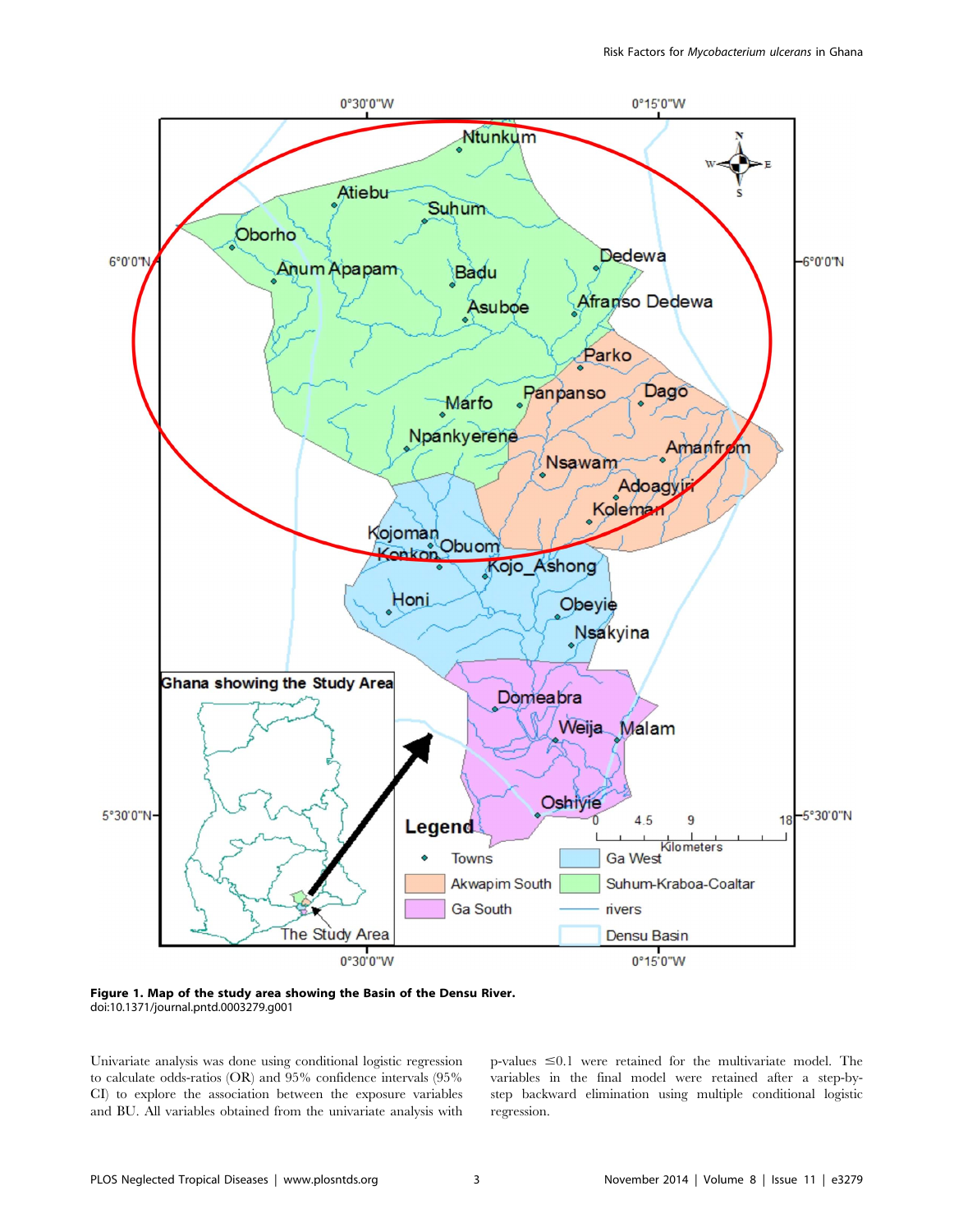## Results

## Characteristics of cases

A total of 141 probable BU patients were enrolled, from which 113 (80.1%) were confirmed PCR positive. Among those, 66 (58.4%) were also positive for Ziehl-Neelsen stain. The median age of the confirmed cases was 28 years (ranging from 2 to 102 years). The commonest age group affected was above 24 years with 54.9% (62/113). Among the case patients 50.4% (57/113) were female and 49.6% (56/113) were male.

In addition to the various BU active lesions, contracture deformities were observed in twelve of the cases with active lesions, extensive scar due to BU in five of the cases and one patient had had amputation of the right little toe. Ethnic group distribution of the parents of the participants were Akan, Ewe and Ga Adangme. For parental ethnic groups 35.4% (40/113) of fathers of case patients were of Akan ethnic group, 50.4% (57/113) were Ewe and 14.2% (16/113) were Ga Adangme (Table 1).

#### Univariate analysis

Demographic factors. An association between the ethnic group of the parents of the case patients and the community controls was assessed and it was realized that, BU was less common in the Akan ethnic group compared to the Ewe and Ga Adangme. There was a significant association between level of education and risk of BU. Individuals with higher education were protected from developing BU as compared to those without education (Table 2).

Health related factors. BCG scars were more frequently observed in the control group it was not significantly associated with BU  $(OR = 0.60, 95\% \text{ CI} = 0.31 - 1.2)$ . Past history of tuberculosis and schistosomiasis were all not significantly associated with BU (Table 2).

Success with the type of treatment used when the subjects get injured considered the use of soap and water  $(OR = 0.29, 95\%)$  $CI = 0.16 - 0.53$ , rubbing the area with alcohol when injured or after an insect bite (OR =  $0.11$ , 95% CI =  $0.05-0.25$ ), use of leaves on injury site  $(OR = 2.9, 95\% \text{ CI} = 1.7-4.9)$  and use of adhesive bandage (OR = 2.8, 95% CI = 1.4–5.6) which were all associated with BU.

Insect bites/behavior. The case patients reported more frequently of an insect bites in water or wading in mud than the community controls did (OR =  $3.5$ ,  $95\%$  CI =  $1.8-6.6$ ). There was no significant association between the use of bed nets and BU  $(OR = 1.6, 95\% \text{ CI} = 0.87-2.8)$ . The study found no significant association between the use of mosquito coils and BU ( $OR = 1.0$ , 95% CI =  $0.6-1.8$  (Table 2).

Environmental factors. Case patients reported less frequently of staying in mud wall house  $(OR = 0.41, 95\%)$  $CI = 0.23 - 0.73$  and around cocoa plantation in their immediate environment (OR = 0.55, 95% CI = 0.32–0.94) than the community controls did. However, the case patients were living near wetland  $(OR = 6.9, 95\% \text{ CI} = 3.8-12.4)$ , had river(s) in their immediate neighborhood ( $OR = 2.5$ , 95%  $CI = 1.4–4.3$ ), had bush in their immediate environment  $(OR = 2.7, 95\% \text{ CI} = 1.3-5.4)$ , shared living space with poultry  $(OR = 1.9, 95\% \text{ CI} = 0.6-5.8)$ , shared living space with cats (OR = 1.9, 95% CI = 1.1–3.3), and drank protected water (OR = 2.6, 95% CI = 1.2–5.7) (Table 3).

### Water contact activities

Wading in the Densu river was more frequent among the case patients than the community controls and was significantly associated with BU ( $OR = 3.5$ ,  $95\%$   $CI = 2.0-6.1$ ). However, wading in other rivers or streams, fetching of water and fishing in Densu river were not significantly associated with BU. Taking a bath with water taken from an open borehole was more frequent

| <b>Characteristics</b>            | Confirmed BU Cases (n, %) | <b>Characteristics</b>           | Confirmed BU Cases (n, %) |
|-----------------------------------|---------------------------|----------------------------------|---------------------------|
| N                                 | 113 (100%)                | Lesion at time of presentation   |                           |
| Sex                               |                           | Papule                           | 0(0.0)                    |
| Female                            | 57 (50.40)                | Plaque                           | 0(0.0)                    |
| Male                              | 56 (49.6)                 | <b>Nodule</b>                    | 18 (15.9)                 |
|                                   |                           | <b>Oedema</b>                    | 0(0.0)                    |
| Age(median, range)                | $28(2-102)$               | <b>Ulcers</b>                    | 95 (84.1)                 |
| < 10                              | 13(11.5)                  |                                  |                           |
| $10 - 14$                         | 19 (16.8)                 | Localization $\pm$               |                           |
| $15 - 24$                         | 19 (16.8)                 | <b>Lower limb</b>                | 76 (67.9)                 |
| $\geq 24$                         | 62 (54.9)                 | <b>Upper limb</b>                | 24 (21.4)                 |
| <b>Educational Status</b>         |                           | <b>Trunk (Breast)</b>            | 1(0.9)                    |
| <b>No education</b>               | 31 (27.4)                 | <b>Head and Neck</b>             | 7(6.2)                    |
| <b>Primary/Junior High School</b> | 71 (62.8)                 | Lower and upper limbs            | 4(3.6)                    |
| Secondary/Tertiary                | 11(9.7)                   | <b>Classification of lesions</b> |                           |
| <b>Fathers Ethnic group</b>       |                           | <b>Category I</b>                | 18(15.9)                  |
| Akan                              | 40 (35.4)                 | <b>Category II</b>               | 10(8.9)                   |
| Ewe                               | 57 (50.4)                 | <b>Category III</b>              | 85 (75.2)                 |
| Ga Adangme                        | 16 (14.2)                 |                                  |                           |

Table 1. Characteristics of confirmed cases of BU in Suhum-Kraboa-Coaltar and Akuapem South Districts of the Eastern Region.

doi:10.1371/journal.pntd.0003279.t001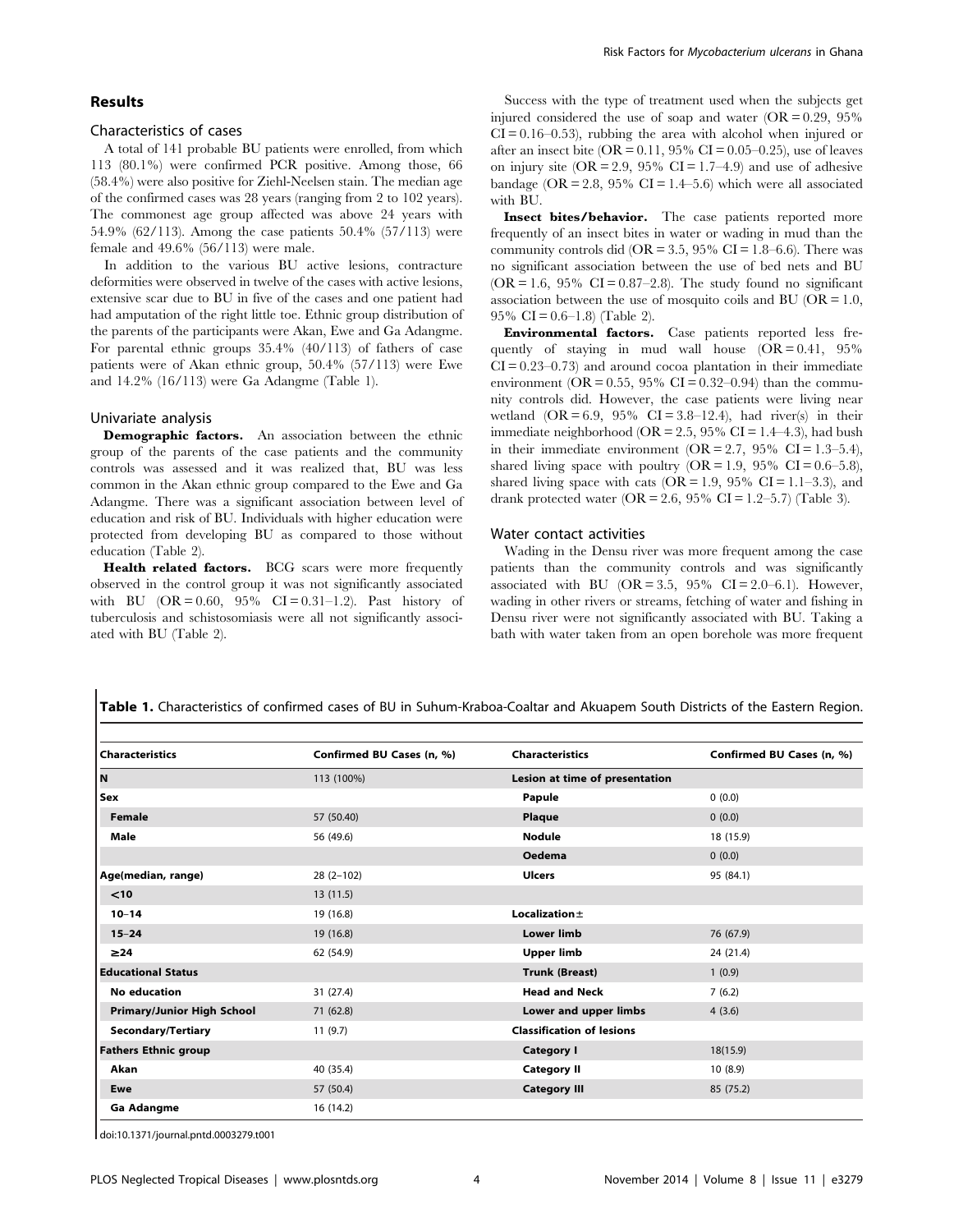Table 2. Univariate analysis of selected variables for BU in the Suhum-Kraboa-Coaltar and Akuapem South Districts of the Eastern Region, Ghana; Community-matched case control study.

| Characteristic                                          | No. (%) of Cases<br>Subject $(n = 113)$ | No. (%) of Control<br>Subject $(n = 113)$ | <b>Univariate OR</b><br>(95% CI) | P-Value    |
|---------------------------------------------------------|-----------------------------------------|-------------------------------------------|----------------------------------|------------|
| <b>Demographic</b>                                      |                                         |                                           |                                  |            |
| Ethnic group of the father Akan/Others                  | 40 (35.4)                               | 56 (49.6)                                 | $0.56(0.33 - 0.95)$              | $0.04*$    |
| Ethnic group of the mother Akan/Others                  | 41(36.3)                                | 58 (51.3)                                 | $0.54(0.32 - 0.92)$              | $0.03*$    |
| Education level: secondary or more/primary or nil       | 11(9.7)                                 | 24 (21.2)                                 | $0.40(0.19 - 0.86)$              | $0.03*$    |
| Health                                                  |                                         |                                           |                                  |            |
| Bacillus Calmette Guérin (BCG) Scar: Yes/No             | 86 (76.1)                               | 95 (84.1)                                 | $0.60(0.31-1.2)$                 | 0.18       |
| History of TB: Yes/No                                   | 6(5.3)                                  | 2(1.8)                                    | $3.1 (0.62 - 15.8)$              | 0.28       |
| <b>Treatment when injured</b>                           |                                         |                                           |                                  |            |
| Use of soap and water: Yes/No                           | 21(18.6)                                | 50 (44.2)                                 | $0.29(0.16 - 0.53)$              | $< 0.001*$ |
| Rubbing the area with alcohol after insect bite: Yes/No | 9(8.0)                                  | 49 (43.4)                                 | $0.11(0.05 - 0.25)$              | $< 0.001*$ |
| Use of leaves on injury site: Yes/No                    | 74 (65.5)                               | 45 (39.8)                                 | $2.9(1.7-4.9)$                   | $< 0.001*$ |
| Use of adhesive bandage: Yes/No                         | 32 (28.3)                               | 14 (12.4)                                 | $2.8(1.4-5.6)$                   | $0.005*$   |
| <b>Water contact/activities</b>                         |                                         |                                           |                                  |            |
| Bath for hygiene in open borehole: Yes/No               | 21 (18.6)                               | 7(6.2)                                    | $3.5(1.4 - 8.5)$                 | $0.008*$   |
| <b>Insect Bite/Behavior</b>                             |                                         |                                           |                                  |            |
| Insect bite in water/mud Yes/No                         | 96 (85.0)                               | 7(6.19)                                   | $3.5(1.8-6.6)$                   | $< 0.001*$ |
| Use of bed net:Yes/No                                   | 87 (77.0)                               | 77(68.1)                                  | $1.6(0.87-2.8)$                  | 0.18       |
| Use of mosquito coils: Yes/No                           | 71 (62.8)                               | 70(61.9)                                  | $1.0(0.6-1.8)$                   | 1.0        |

\*Significant association between variable and BU.

doi:10.1371/journal.pntd.0003279.t002

Table 3. Univariate analysis of selected variables for BU in the Suhum-Kraboa-Coaltar and Akuapem South Districts of the Eastern Region, Ghana; Community-matched case control study.

| Characteristic                                                 | No. (%) of Case<br>Subject $(n = 113)$ | No. (%) of Control<br>Subject $(n = 113)$ | <b>Univariate OR</b><br>(95% CI) | P-Value     |
|----------------------------------------------------------------|----------------------------------------|-------------------------------------------|----------------------------------|-------------|
| <b>Environment</b>                                             |                                        |                                           |                                  |             |
| Mud wall: Yes/No                                               | 68 (60.2)                              | 89 (78.8)                                 | $0.41(0.23 - 0.73)$              | $0.004*$    |
| Presence of Cocoa Plantation in immediate neighborhood: Yes/No | 36 (31.9)                              | 52 (46.0)                                 | $0.55(0.32 - 0.94)$              | $0.04*$     |
| Presence of bush in immediate neighborhood: Yes/No             | 100 (88.5)                             | 84 (74.3)                                 | $2.7(1.3-5.4)$                   | $0.01*$     |
| Presence of wetland: Yes/No                                    | 87 (77.0)                              | 37 (32.7)                                 | $6.9(3.8-12.4)$                  | $< 0.001*$  |
| Presence of river in the immediate neighborhood: Yes/No        | 81 (71.7)                              | 57 (50.4)                                 | $2.5(1.4-4.3)$                   | $0.002*$    |
| Share living space with poultry: Yes/No                        | 85(75.2)                               | 70 (61.9)                                 | $1.9(0.6 - 5.8)$                 | $0.04*$     |
| Share living space with cats:Yes/No                            | 52 (46.0)                              | 35 (31.0)                                 | $1.9(1.1-3.3)$                   | $0.03*$     |
| Drinking water: protected/unprotected water                    | 25(22.1)                               | 11(9.7)                                   | $2.6(1.2 - 5.7)$                 | $0.02*$     |
| <b>Water contact/activities</b>                                |                                        |                                           |                                  |             |
| Wading on the Densu river: Yes/No                              | 68 (60.2)                              | 34 (30.1)                                 | $3.5(2.0-6.1)$                   | $< 0.001*$  |
| Farming: Yes/NO                                                | 70 (61.9)                              | 93 (82.3)                                 | $0.35(0.19 - 0.65)$              | $0.001*$    |
| No Farming                                                     | 43 (38.1)                              | 20(17.7)                                  | Reference                        |             |
| Farming with long sleeves                                      | 47 (41.6)                              | 89 (78.8)                                 | $0.25(0.13 - 0.47)$              | $<$ 0.0001* |
| Farming with short sleeves                                     | 23(20.4)                               | 4(3.5)                                    | $2.6(0.76 - 11.9)$               | < 0.07      |
| No Farming                                                     | 43 (38.1)                              | 20 (17.7)                                 | Reference                        |             |
| Wearing of long pants to farm                                  | 60(53.1)                               | 91 (80.5)                                 | $0.31(0.16 - 0.57)$              | $<$ 0.0001* |
| Wearing of short pants to farm                                 | 10(8.9)                                | 2(1.8)                                    | $2.3(0.43-23.5)$                 | 0.25        |
|                                                                |                                        |                                           |                                  |             |

\*Significant association between variable and BU.

doi:10.1371/journal.pntd.0003279.t003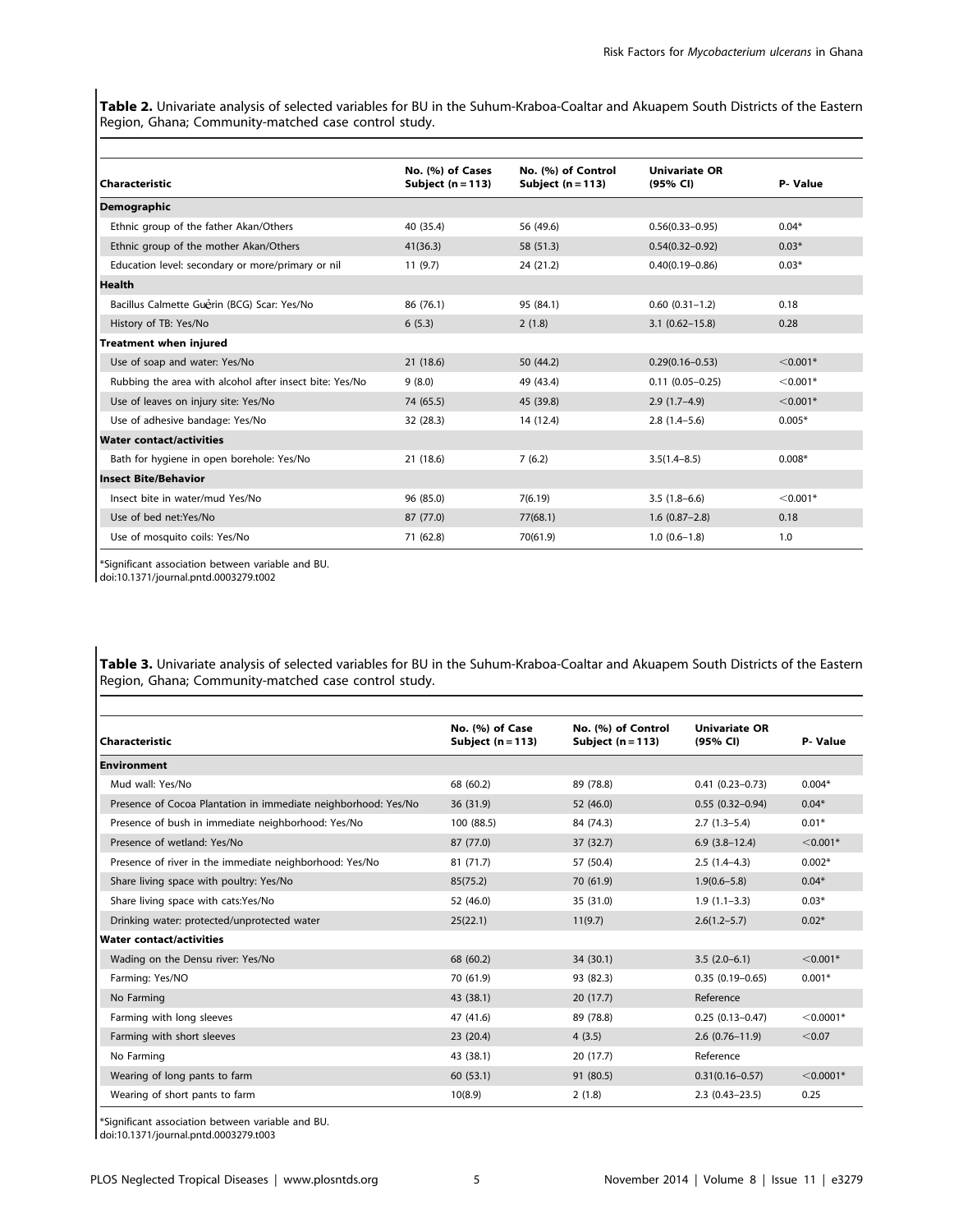Table 4. Multivariate backward elimination model of conditional logistic regression for risk factors for BU in the Eastern Region, Ghana; Community-matched case control study.

| <b>CHARACTERISTIC</b>                    | Multivariate OR (95% Cl) | <b>P-VALUE</b> |
|------------------------------------------|--------------------------|----------------|
| Presence of wetland                      | $3.9(1.9-8.2)$           | $< 0.001*$     |
| Insect bite in water/mud                 | $5.7(2.5-13.1)$          | $< 0.001*$     |
| Rubbing the area with alcohol after bite | $0.21(0.008 - 0.57)$     | $0.002*$       |
| Use of adhesive bandage                  | $2.7(1.1-6.8)$           | $0.035*$       |
| Washing in Densu river                   | $2.3(1.1-4.96)$          | $0.028*$       |
| Farming clothes with long sleeves        | $0.29(0.14 - 0.62)$      | $0.001*$       |
| House wall built with mud                | $2.6(1.1-5.9)$           | $0.022*$       |

\*Statistically significant.

doi:10.1371/journal.pntd.0003279.t004

among case patients than community controls  $(OR = 3.5, 95\%)$  $CI = 1.4–8.5$ ).

## Farming activities

With no farming as a reference point, there was significant association between farming with long sleeves and BU ( $OR = 0.31$ , 95% CI = 0.16–0.57), long pants (OR = 0.25, 95% CI = 0.13–0.5) but not significantly associated with use of short sleeves and short pants when farming (Table 3).

#### Multivariate analysis

Rubbing the area with alcohol after an insect bite (0.21; 95%  $CI = 0.008 - 0.57$  and farming with long sleeve clothes  $(0.29, 95\%)$ CI 0.14–0.62) were found to be protective factors. Insect bite in water/mud ( $OR = 5.7$ , 95%  $CI = 2.5-13.1$ ), presence of wetland (OR = 3.9, 95% CI = 1.9–8.2), use of adhesive bandage (OR = 2.7, 95% CI = 1.1–6.8), wading in Densu river  $(OR = 2.3, 95)$ %  $CI = 1.1 - 4.96$  and house wall built with mud  $(OR = 2.6, 95\%)$  $CI = 1.1 - 5.9$ ) were risk factors associated with BU (Table 4).

#### **Discussion**

This study identified activities that showed statistically significant association with BU in SKC and AS Districts of the Eastern region of Ghana, an area recently identified as being endemic for BU. Farming with long sleeve clothes and rubbing an insect bite area with alcohol were associated with decreased risk of contracting BU. On the other hand, presence of wetland, insect bites in water/mud, washing in the Densu river, use of adhesive bandage and house walls built with mud were identified as risk factors for BU.

Without doubt, all limitations associated with the case control study approach apply to this investigation. Most of the case patients have been living with the disease for more than two years, hence prevalent cases rather than incident cases were recruited. For a chronic and rare disease like BU, association of disease persistence may be confounded with disease development. Also, recall bias remained a major limitation to this study, both from case patients and respondent parents on behalf of their wards. However, the interviewers were trained to ensure that appropriate responses were elicited from the respondents so as to minimize any form of bias or confounding effects to the findings.

This study comes sequent to several epidemiological studies identifying risk factors for transmission of BU [4,7,13,14,15, 25,29,32,33,34], and our findings validate in the Eastern Region of Ghana what has been reported in other countries. Ulcerative

forms of disease presentation constituted 84% (95/113) of all cases. This implies that most of the case patients presented or were diagnosed late, probably due to factors such as transportation costs, feeding costs, and productivity loss [3,35,36]. This may be the underlying reason for the high median age of the participants in the study. It was found that 67.9% (76/113) of the case patients had lesions on their lower limbs [15,37-39] albeit with no preference to either side of the body. This is in contrast to an earlier study done in the Ashanti Region of Ghana reporting more frequent affection of the left leg [24], a finding which could also not be confirmed by other studies [37,40].

Concerning earlier findings of predisposition for or genetic link to BU [33] the present result show (albeit not significant in the multivariate model) that BU was less common in the Akan ethnic group.

No significant relationship was found between anamnesis of a past tuberculosis [15] nor to a protective role of BCG vaccination to BU, as indicated by previous reports [4,15,26,30,41,42].

Case patients reported more frequently insect bites in water or wading in mud than the community controls did, which was evident as statistically significant in other studies [15,26]. This finding tends to support the hypothesis that  $M$ . ulcerans can only enter the body through broken skin due to either insects bites or abrasions. Likewise, an appropriate initial treatment upon injury like rubbing the area with alcohol seems to offer protection against development of BU. Surprisingly, the use of adhesive bandage when hurt increased the odds of contracting BU, probably owing to the fact that often adhesive bandages were already being used by other persons and thus contaminated. In fact, most such bandages looked old and dirty. Wading, swimming, and fishing in the Densu river were not identified as risk factors for BU. Swimming was not widely practiced in the study area [7] although a study in Cote d'Ivoire found such an association [16]. The type of fishing undertaken in the Eastern Region of Ghana differs from habits in many areas that did identify correlations to fishing activities [4,15,16]. Here, commonly either lines with hooks or small nets are being placed at the bank of the river hence resulting in little or no contact to water.

The present study confirms, however, findings of other studies [4,15,16] that arming with long sleeves and long pants protects against BU. Long clothes may protect from small injuries or insect bites as possible means of entry for M. ulcerans.

In line with previous studies, the use of soap for washing was found to be associated with a decreased risk of M. ulcerans infection [4,14]. In order to approach the role of mosquitoes in the transmission of BU, we used the protection of bed nets as a proxy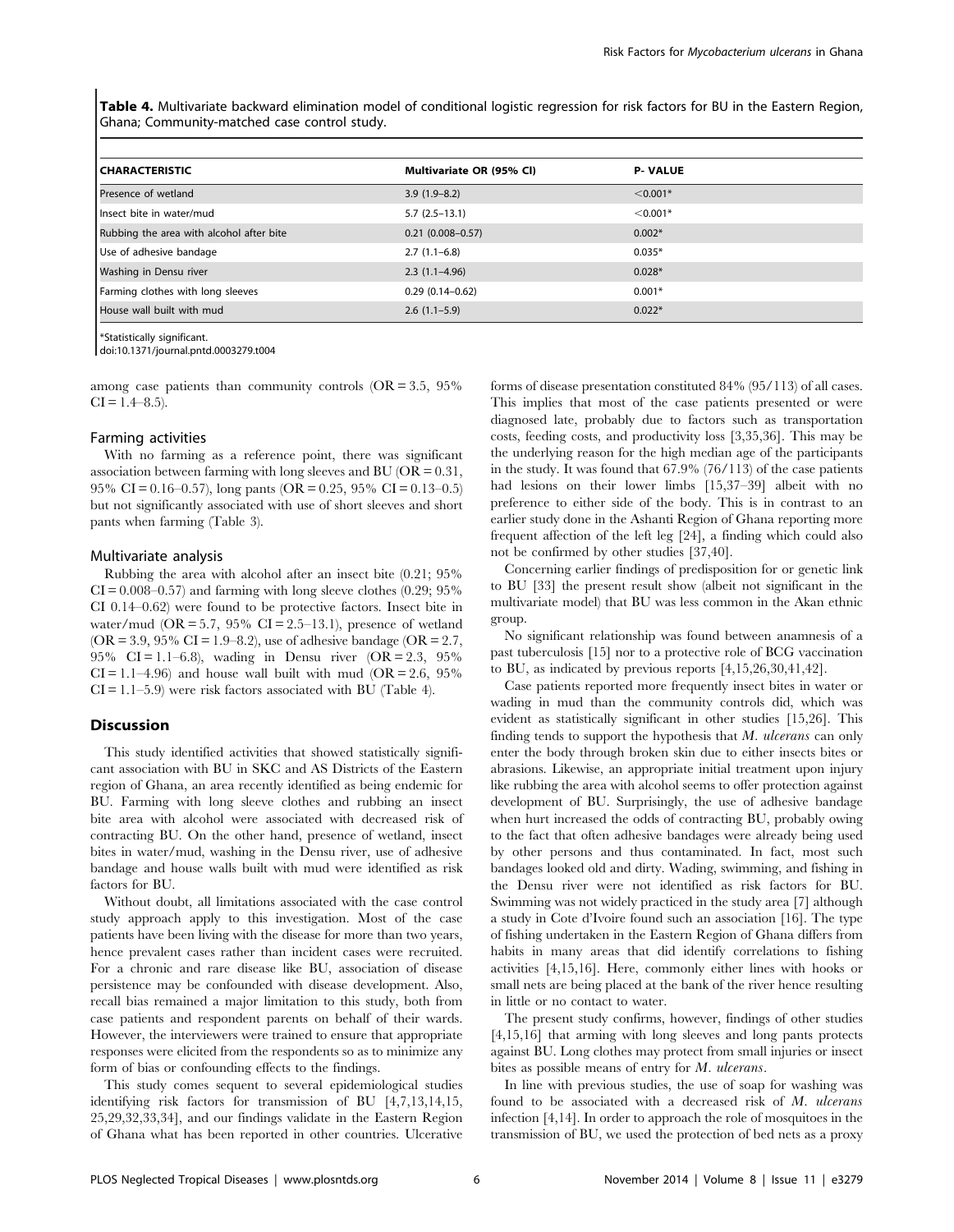to assess association to contracting BU. In accordance with Raghunathan's finding [4], this study showed no evidence for protective effects of bed net usage. Since other studies showed the contrary [14,15,26] we reason that in malaria endemic countries, the role of mosquitoes in the transmission of BU may be under investigated. Likewise, and also in contrast to earlier reports [4,15], the present study showed no evidence of association between the use of mosquito coils and BU.

In this newly identified BU endemic area of the SKC and AS Districts in the Eastern Region of Ghana, our study identified as risk factors the presence of wetlands, insect bites in water, use of adhesive when injured and washing in the Densu river. In contrast, covering limbs during farming and use of alcohol after insect bites were found to be protective factors for BU. Until the mode of transmission is completely unraveled, provision of information in public health measures and steadily raising awareness of these risk factors are important means to both prevent and control BU.

## Supporting Information

Table S1 Non BU characteristics in the BU study in Suhum-Kraboa-Coaltar and Akuapem South Districts of the Eastern Region.

(DOCX)

Table S2 Univariate analysis of selected variables for BU in Suhum-Kraboa-Coaltar and Akuapem South Districts of the Eastern Region, Ghana; Community-matched case-control study. (DOCX)

#### References

- 1. Walsh DS, Portaels F, Meyers WM (2008) Buruli ulcer (Mycobacterium ulcerans infection). Trans R Soc Trop Med Hyg 102: 969–78.
- 2. Duker AA, Portaels F, Hale M (2006) Pathways of Mycobacterium ulcerans infection: a review. Environ Int 32: 567–73.
- 3. Peeters GK, Um BA, Peeters H, Hausmann-Muela S, Toomer E, et al (2008) ''It Is Me Who Endures but My Family That Suffers'': Social Isolation as a Consequence of the Household Cost Burden of Buruli Ulcer Free of Charge Hospital Treatment. PLoS Negl Trop Dis 2: 321
- 4. Raghunathan PL, Whitney EAS, Asamoa K, Stienstra Y, Taylor TH, et al. (2005) Risk factors for Buruli ulcer disease (Mycobacterium ulcerans Infection): results from a case-control study in Ghana. Clin Infect Dis Off Publ Infect Dis Soc Am 15; 40: 1445–53.
- 5. Walsh DS, Portaels F, Meyers WM (2010) Recent advances in leprosy and Buruli ulcer (Mycobacterium ulcerans infection). Curr Opin Infect Dis 23: 445–55.
- 6. Merritt RW, Walker ED, Small PLC, Wallace JR, Johnson PDR, et al. (2010) Ecology and Transmission of Buruli Ulcer Disease: A Systematic Review. PLoS Negl Trop Dis. 4: 911
- 7. Aiga H, Amano T, Cairncross S, Adomako J, Domako JA, et al. (2004) Assessing water-related risk factors for Buruli ulcer: a case-control study in Ghana. Am J Trop Med Hyg 71: 387–92.
- 8. Bayley AC (1971) Buruli ulcer in Ghana. Br Med J 2: 401–2.
- 9. Amofah G, Bonsu F, Tetteh C, Okrah J, Asamoa K, et al. (2002) Buruli ulcer in Ghana: results of a national case search. Emerg Infect Dis 8: 167.
- 10. Johnson PDR, Stinear T, Pamela LC, Pluschke G, Merritt RW, et al. (2005) Buruli ulcer (M. ulcerans infection): new insights, new hope for disease control. PLoS Med 2: 108.
- 11. Hayman JA. The following text has been extracted from the PhD thesis of Timothy Stinear, entitled'Molecular and Environmental Aspects of Mycobacterium ulcerans. Department of Microbiology, Monash University, Clayton, Australia.
- 12. Thangaraj HS, Evans MRW, Wansbrough-Jones MH (1999) Mycobacterium ulcerans disease; Buruli ulcer. Trans-R Soc Trop Med Hyg 93: 337–9.
- 13. Duker AA (2005). Spatial analysis of factors implicated in Mycobacterium ulcerans infection in Ghana. Citeseer; 2005.
- 14. Nackers F, Johnson RC, Glynn JR, Zinsou C, Tonglet R, et al. (2007) Environmental and health-related risk factors for Mycobacterium ulcerans disease (Buruli ulcer) in Benin. Am J Trop Med Hyg 77: 834–6.
- 15. Pouillot R, Matias G, Wondje CM, Portaels F, Valin N, et al. (2007) Risk factors for buruli ulcer: a case control study in Cameroon. PLoS Negl Trop Dis 1: 101.
- 16. Marston BJ, Diallo MO, Horsburgh Jr CR, Diomande I, Saki MZ, et al. (1995) Emergence of Buruli ulcer disease in the Daloa region of Cote d'Ivoire. Am J Trop Med Hyg 52: 219.

Checklist S1 STROBE statement—Checklist on case-control studies. (PDF)

Questionnaire S1 Questionnaire for risk factors for transmission of M. ulcerans in Suhum-Kraboa-Coaltar and Akuapem South Districts of the Eastern Region, Ghana. (PDF)

## Acknowledgments

We are grateful to all the inhabitants of Suhum-Kraboa-Coaltar and Akuapem South Districts, especially those enrolled and participated in the study. We are grateful to Dr Edwin Ampadu, National Buruli Ulcer Control Programme Manager, Ghana. We give special thanks to Hannah Amoako, Edith Tetteh, Dr Nana Konama Kotey, Dr Markus Schindler-Piontek, Dr Fenna Veeltmann, Adjoa Obo-Akwa, and the entire staff of the Suhum-Kraboa-Coaltar and Akuapem South District Health Management Teams, Prof. Gerd Pluschke (Swiss Tropical and Public Health Institute), and Prof. Thomas Junghanss (University of Heidelberg, Germany).

#### Author Contributions

Conceived and designed the experiments: EK KMN MK RA OR KK EA FNB. Performed the experiments: EK LS MK RA OR FNB EA ML KK. Analyzed the data: EK LS KMN MK RA OR FNB EA ML BNLCT VG KK. Contributed reagents/materials/analysis tools: EK LS MK FNB EA ML VG BNLCT KK. Wrote the paper: EK KMN LS VG MK ML KK RA OR EA FNB BNLCT.

- 17. Debacker M, Portaels F, Aguiar J, Steunou C, Zinsou C, et al. (2006) Risk factors for Buruli ulcer, Benin. Emerg Infect Dis 12: 1325–31.
- 18. Wagner T, Benbow ME, Burns M, Johnson RC, Merritt RW, et al. (2008) A Landscape-based model for predicting Mycobacterium ulcerans infection (Buruli Ulcer disease) presence in Benin, West Africa. EcoHealth 5: 69–79.
- 19. Portaels F, Elsen P, Guimaraes-Peres A, Fonteyne PA, Meyers WM (1999) Insects in the transmission of Mycobacterium ulcerans infection. Lancet 353: 986–986.
- 20. Marion E, Eyangoh S, Yeramian E, Doannio J, Landier J, et al. (2010) Seasonal and Regional Dynamics of M. ulcerans Transmission in Environmental Context: Deciphering the Role of Water Bugs as Hosts and Vectors. Plos Neglected Tropical Diseases 4: DOI: 10.1371/journal.pntd.0000731
- 21. Marsollier L, Aubry J, Coutanceau E, Andre JPS, Small PL, et al. (2005) Colonization of the salivary glands of Naucoris cimicoides by Mycobacterium ulcerans requires host plasmatocytes and a macrolide toxin, mycolactone. Cellular Microbiology 7: 935–943.
- 22. Marsollier L, Robert R, Aubry J, Saint Andre JP, Kouakou H, et al. (2002) Aquatic insects as a vector for Mycobacterium ulcerans. Applied and Environmental Microbiology 68: 4623–4628.
- 23. Portaels F, Meyers WM, Ablordey A, Castro AG, Chemlal K, et al. (2008) First Cultivation and Characterization of Mycobacterium ulcerans from the Environment. Plos Neglected Tropical Diseases 2: DOI: 10.1371/journal.pntd. 0000178
- 24. Johnson PDR, Azuolas J, Lavender CJ, Wishart E, Stinear TP, et al. (2007) Mycobacterium ulcerans in mosquitoes captured during outbreak of buruli ulcer, Southeastern Australia. Emerging Infectious Diseases 13: 1653–1660
- 25. Bratschi MW, Bolz M, Minyem JC, Grize L, Wantong FG, et al. (2013) Geographic Distribution, Age Pattern and Sites of Lesions in a Cohort of Buruli Ulcer Patients from the Map? Basin of Cameroon. PLoS Negl Trop Dis 7: DOI: 10.1371/journal.pntd.0002252
- 26. Quek TYJ, Athan E, Henry MJ, Pasco JA, Redden-Hoare J, et al. (2007) Risk factors for mycobacterium ulcerans infection, Southeastern Australia. Emerging Infectious Diseases 13: 1661–1666.
- 27. Wallace JR, Gordon MC, Hartsell L, Mosi L, Benbow ME, et al. (2010) Interaction of Mycobacterium ulcerans with Mosquito Species: Implications for Transmission and Trophic Relationships. Applied and Environmental Microbiology 76: 6215–6222. Available[:http://aem.asm.org/cgi/doi/10.1128/AEM.](http://aem.asm.org/cgi/doi/10.1128/AEM.00340-10) [00340-10](http://aem.asm.org/cgi/doi/10.1128/AEM.00340-10). Accessed 28 October 2011
- 28. Marsollier L, Deniaux E, Brodin P, Marot A, Wondje CM, et al. (2007) Protection against mycobacterium ulcerans lesion development by exposure to aquatic insect saliva. Plos Medicine 4: 288–296.
- 29. Landier J, Boisier P, Fotso Piam F, Noumen-Djeunga B, Sime´ J, et al. (2011) Adequate wound care and use of bed nets as protective factors against Buruli